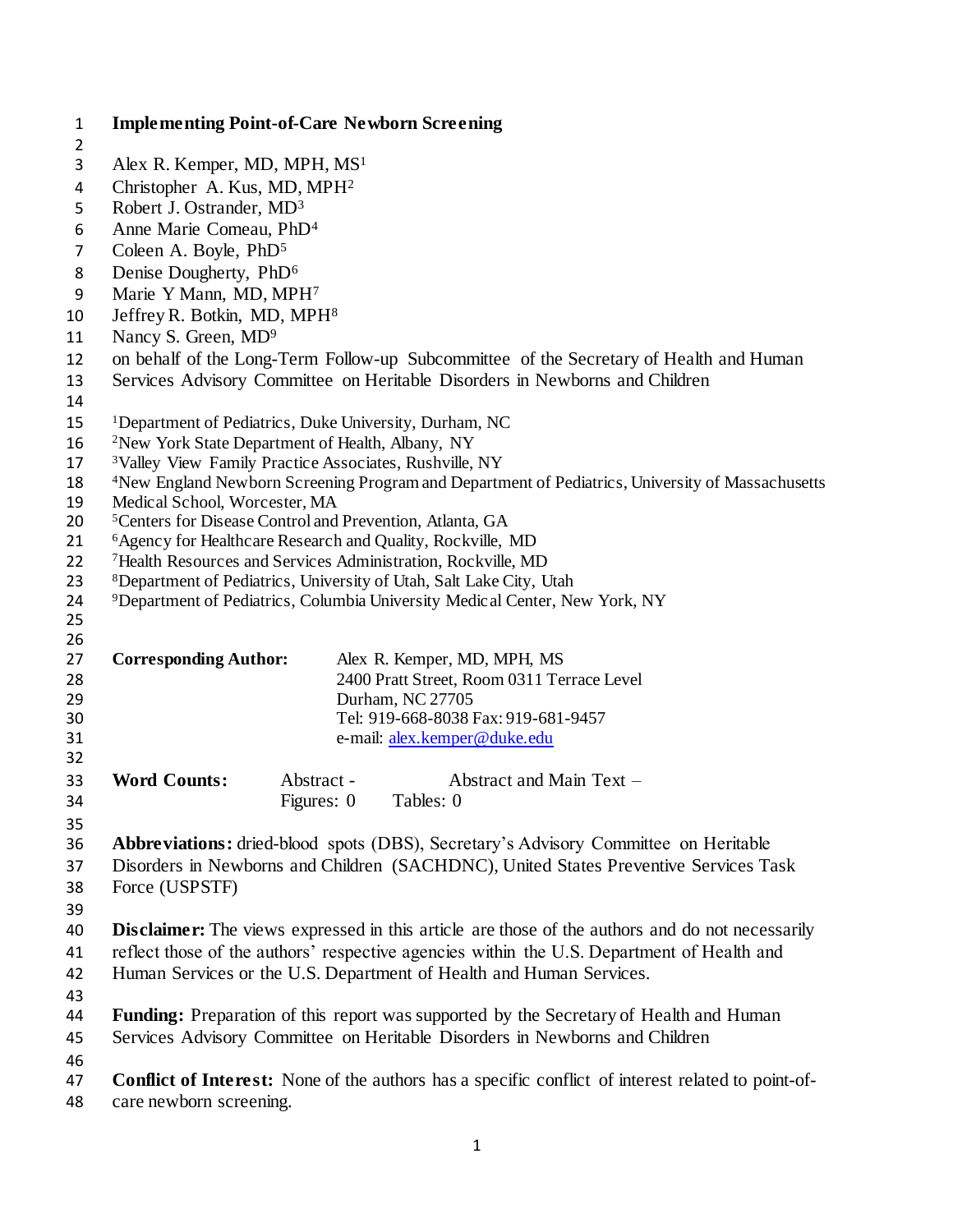## **Abstract**

 Newborn screening is performed under public health authority, with analysis primarily performed by public health or other centralized laboratories. Increasingly, opportunities to improve infant health will arise from including screening tests that are completed within birth hospitals rather than centralized laboratories. This is a paradigm shift for which the roles of those involved in screening have not been resolved. This report summarizes a framework developed by the Long-Term Follow-Up Subcommittee of the United States Secretary's Advisory Committee on Heritable Disorders in Newborns and Children for evaluating whether conditions identifiable through point-of-care screening should be added to the recommended universal screening panel and to identify key considerations for birth hospitals, public health agencies, and clinicians when point-of-care newborn screening is implemented.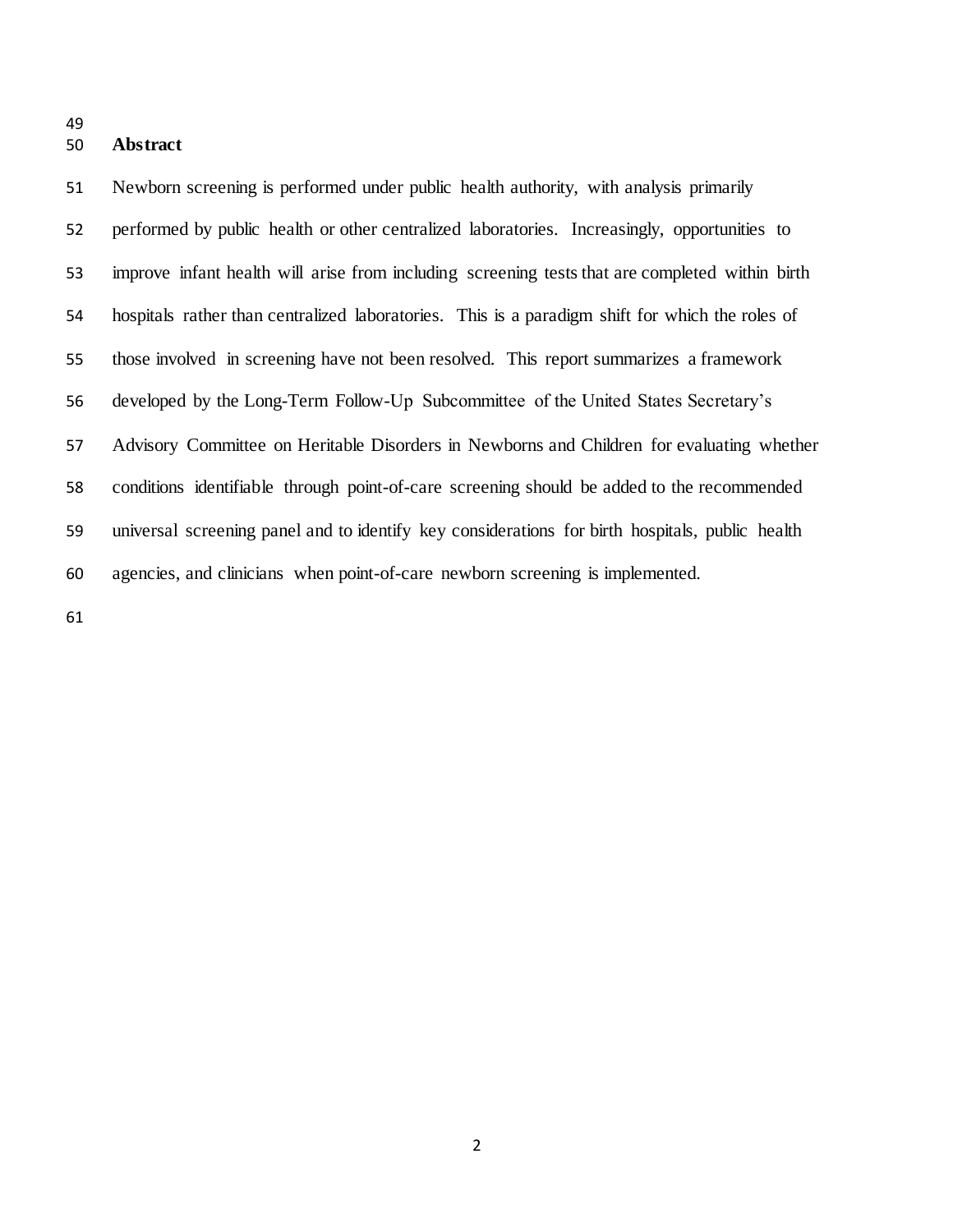## **Introduction**

 Newborn screening has led to dramatic improvements in the morbidity and mortality associated with a wide range of conditions. Newborn screening programs are authorized by public health departments and generally make use of centralized laboratories for analysis of infant samples. However, there are increasing opportunities to complete screening prior to discharge from the nursery. This raises several critical issues for newborn screening programs including: assuring that all newborns are tested, maintaining quality across a wide range of clinical sites (e.g., birth centers, community hospitals, academic medical centers), and, providing short- and long-term follow-up. This report summarizes a framework for the evaluation and implementation of hospital-based screening tests within the context of newborn screening programs to guide the development of plans to address these critical but complex questions.

# **Overview of Newborn Screening**

 $P$ opulation-based newborn screening began in the  $1960s<sup>1</sup>$  $1960s<sup>1</sup>$  as a strategy to detect specific inherited metabolic disorders in neonates, with the goal of initiating pre-symptomatic therapy to prevent associated manifestations and decrease mortality. Since then, newborn screening has expanded to include other metabolic, genetic, hematologic, and endocrine disorders that require urgent identification and treatment. All states participate in newborn screening, which is firmly 80 established as a component of public health.<sup>[2,](#page-10-1)[3](#page-10-2)</sup> As a state-based national program, newborn screening has led to early diagnosis, treatment, and improved health outcomes for thousands of 82 children in the United States[.](#page-10-1)<sup>2</sup>

 Historically, newborn screening has been based on the analysis of dried-blood spots (DBS) within centralized public health laboratories. Incorporation of newborn screening within state public health systems has provided authority for universal population-based screening with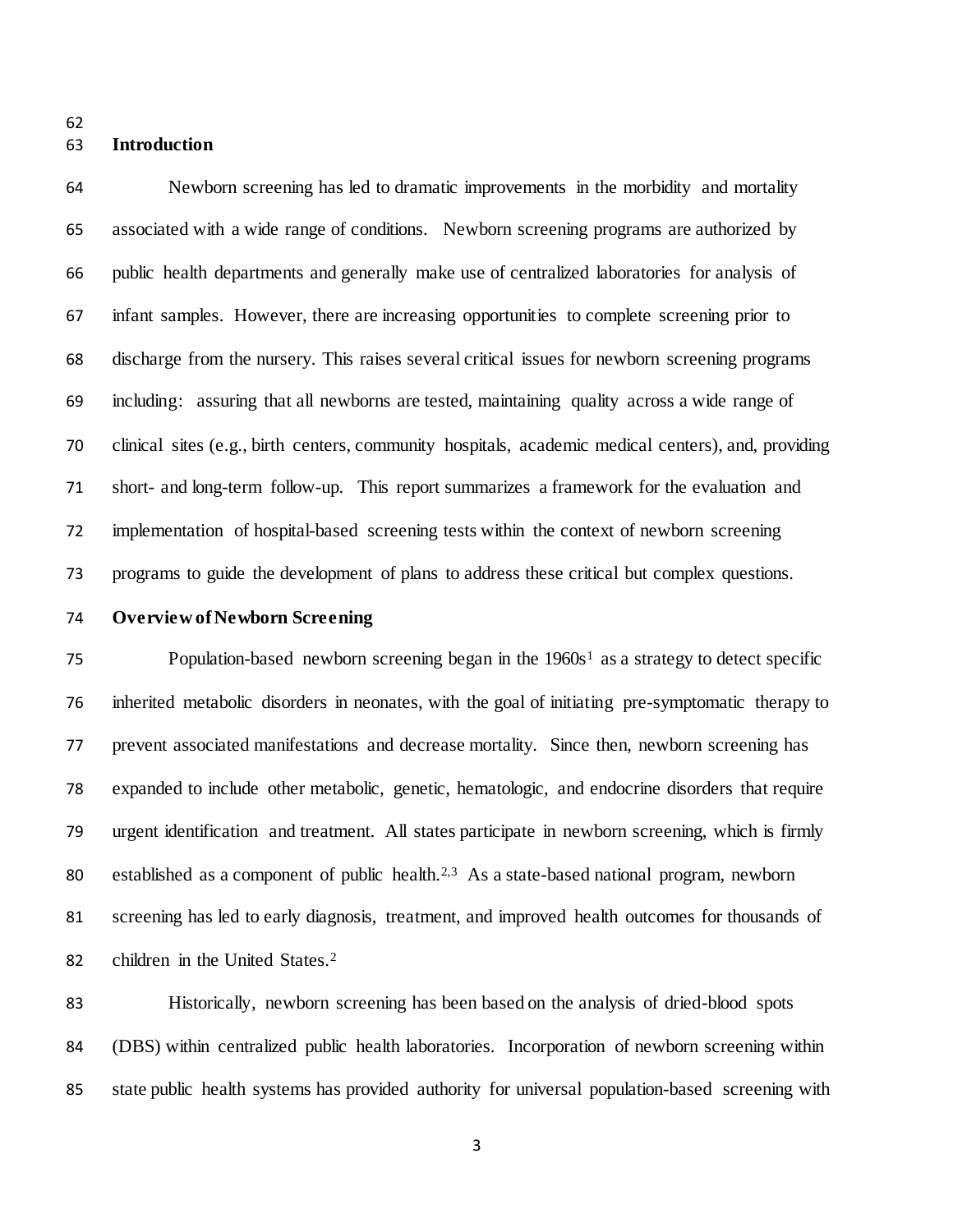centralized laboratory analyses and quality assurance. This has also facilitated economies of scale for complex tests, reporting, and follow-up. State public health programs assure that newborns are screened in a timely fashion, that those with an abnormal test result receive appropriate and timely follow-up (e.g., parent and physician reporting, confirmatory diagnostic testing, specialty referral), and that standard treatment is initiated.<sup>4</sup> New efforts have now started 91 to improve follow-up after treatment is initiated.<sup>[5](#page-11-1)</sup>

 Public health departments also often engage in activities to monitor the impact of screening in preventing death and disability. For example, some states have birth defects registries that can be used to evaluate the degree to which screening for some conditions effectively identifies cases and leads to improved health outcomes.<sup>[6,](#page-11-2)[7](#page-11-3)</sup>

 In the 1990s, newborn hearing screening for the early identification of permanent hearing loss began through hospital-based initiatives. By 2002, early hearing detection and intervention programs were established as part of the public health system in all 50 states and the District of Columbia.<sup>8</sup> Unlike newborn screening based on the analysis of DBS within centralized laboratories, testing for congenital hearing loss is conducted in the newborn nursery and is based on assessment of physiologic parameters (e.g., auditory evoked brainstem response, otoacoustic 102 emissions).<sup>[9](#page-11-5)</sup> To implement the public health mandate for newborn hearing screening, birth hospitals acquired equipment; developed protocols to assure screening and communication of results to families, healthcare providers and state public health agencies; and trained their 5 personnel in these protocols.<sup>10</sup> Although nearly all newborns in the United States are screened 106 for hearing loss before hospital discharge,<sup>[11](#page-11-7)</sup> assuring follow-up for those infants with abnormal 107 results remains challenging.  $12,13$  $12,13$  Hearing screening programs have not had a standardized approach to structuring program operation or responsibilities. In some states, the newborn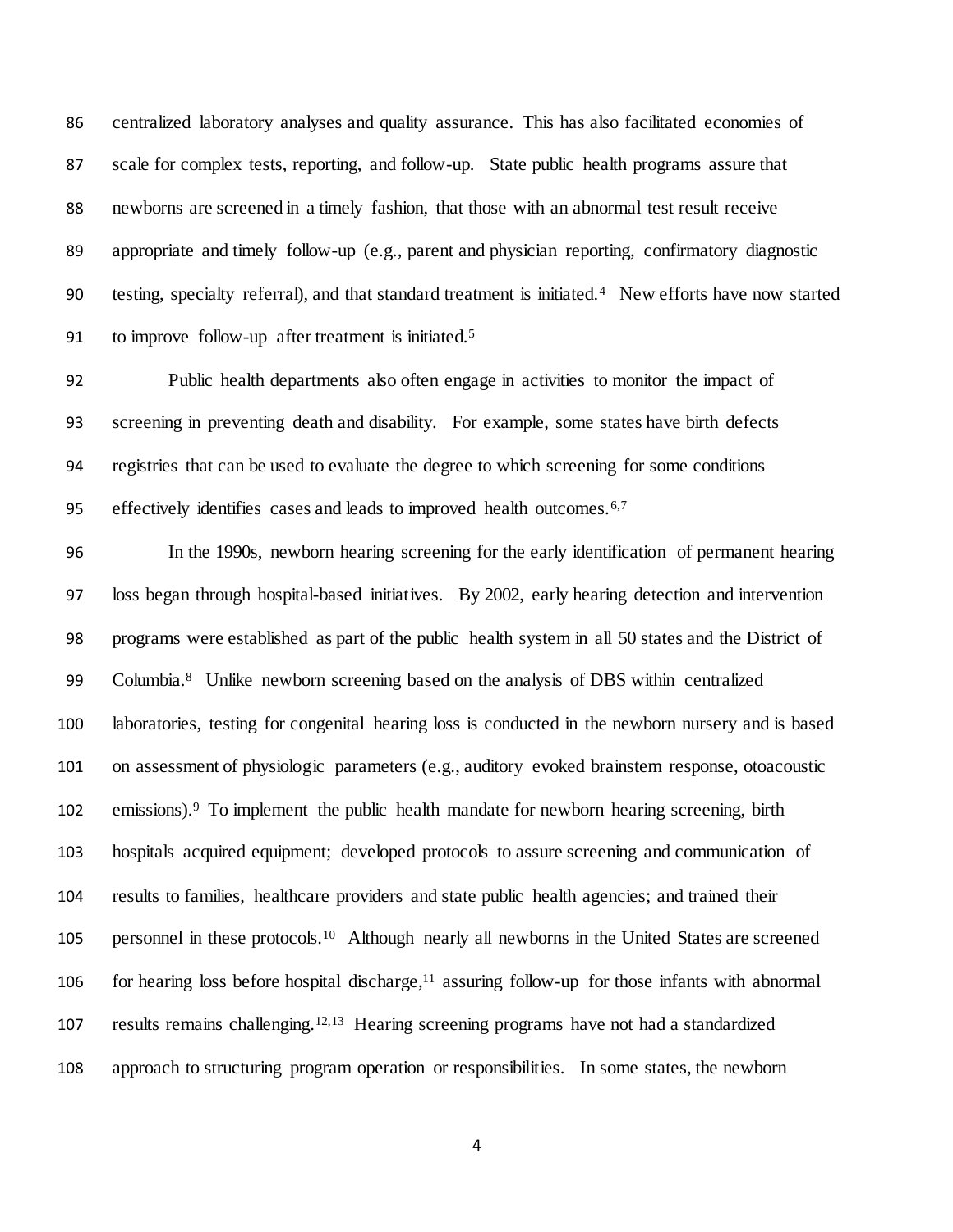hearing screening program assumes responsibility for monitoring hospital screening programs, follow-up of newborns who did not pass screening, and tracking and reporting progress. In other states, tracking of infants with abnormal newborn hearing screening results is primarily the responsibility of the institutions where testing is performed. In most states, the public health responsibility for newborn hearing screening is primarily related to surveillance rather than individual case management, probably contributing to incomplete follow-up or reporting.<sup>[12](#page-12-0)</sup> Recently, screening for critical congenital heart disease has been added to the recommended universal newborn screening panel. As with congenital hearing loss, screening

 requires a physiologic test (i.e., pulse oximetry). However, unlike screening for congenital hearing loss, those with a positive screen for critical congenital heart disease require diagnostic testing prior to hospital discharge.

 States determine which conditions to include in their public health newborn screening programs. This process is now informed by the recommended uniform screening panel endorsed by the Secretary of the United States Department of Health and Human Services, based on guidance from the Secretary's Advisory Committee on Heritable Disorders in Newborns and Children (SACHDNC). Since 2007, the SACHDNC has made recommendations based on a 125 comprehensive evidence review.<sup>[14](#page-12-2)</sup>

## **Defining Point-of-Care Newborn Screening**

 Point-of-care testing refers to those tests administered and interpreted outside of a 128 laboratory but close to the site of direct delivery of medical care for a patient.<sup>[15](#page-12-3)</sup> Unlike conventional newborn screening, in which samples are obtained at the bedside and sent to a central laboratory for testing for a state-specified list of conditions, point-of-care newborn screening describes those practices in which actionable results are obtained at the bedside with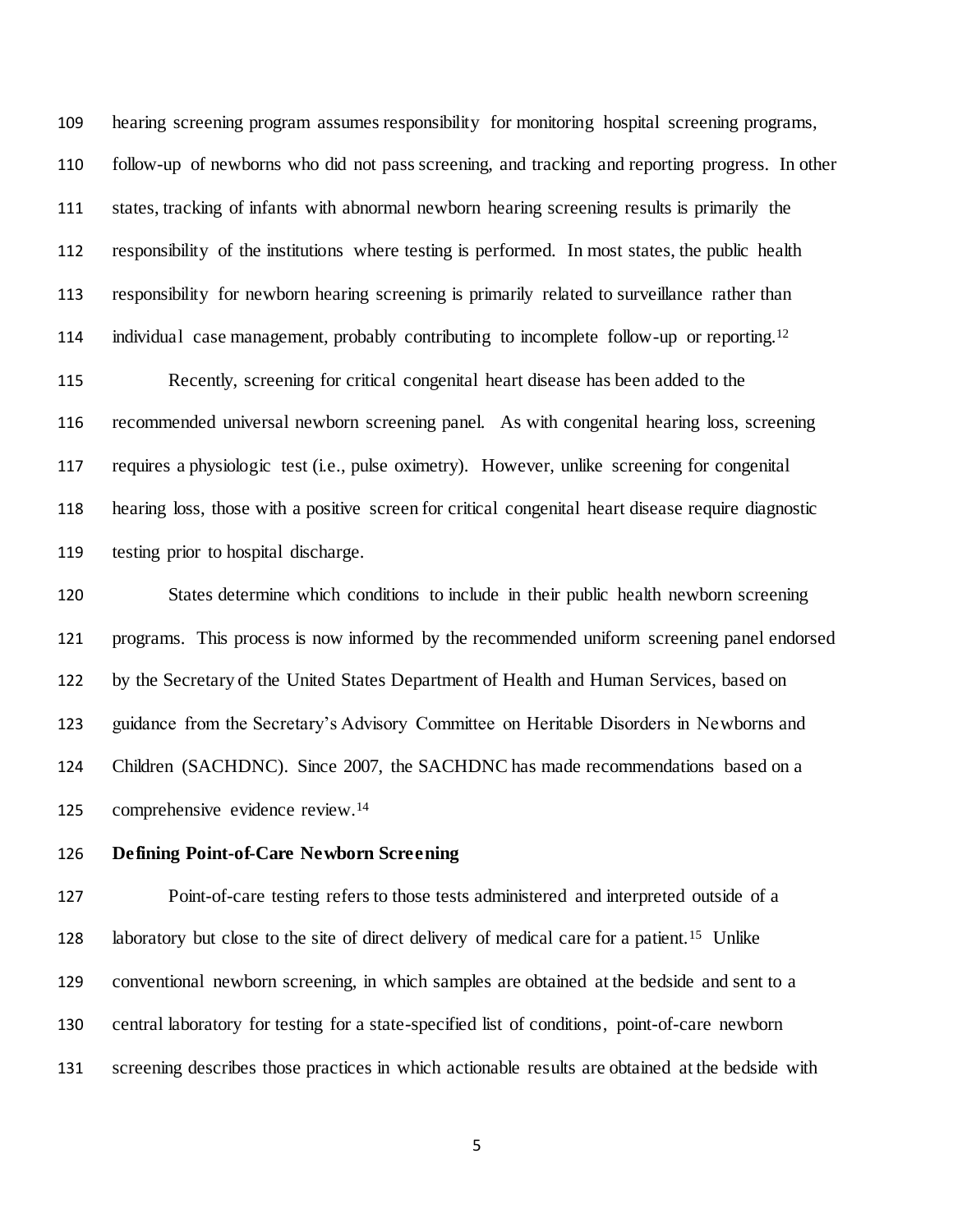oversight from public health agencies for the detection of a state-specified list of conditions.

Regardless of approach, newborn screening should be universal, with testing of all newborns

regardless of where they are born.

 Point-of-care newborn screening is different than the expected usual care provided by the healthcare system, which reflects standards of care and clinical practice guidelines in the care of newborns. Usual care is supported by clinical guidelines produced by professional societies, and includes screening for a wide array of conditions (e.g., the physical exam of otherwise well- appearing newborns for conditions such as congenital hip dysplasia or visual impairment). Evidence-based recommendations for such clinical preventive activities for newborns are available from sources such as Bright Futures and the United States Preventive Services Task 142 Force (USPSTF),<sup>[16,](#page-12-4)[17](#page-12-5)</sup>. However, these components of routine care are not provided under public health authority, nor do public agencies provide direct oversight for performing screening, ensuring uniform quality of procedures, follow-up care, and reporting.

## **Potential of Decentralized Newborn Screening**

 As screening for critical congenital heart disease illustrates, point-of-care newborn screening provides opportunities to expand universal screening via nursery-based physiologic assessment for additional treatable disorders. New conditions requiring local laboratory analysis could be added to the recommended uniform screening panel if even the short time required for a centralized laboratory to receive specimens, process and analyze them, and report findings may be too late to for newborns to receive the benefit of early detection. As such, point-of-care screening might augment or even eventually replace the centralized screening services currently used for certain conditions on the existing uniform panel. Such decentralization would require demonstrating that local analysis could reliably meet or even exceed current standards of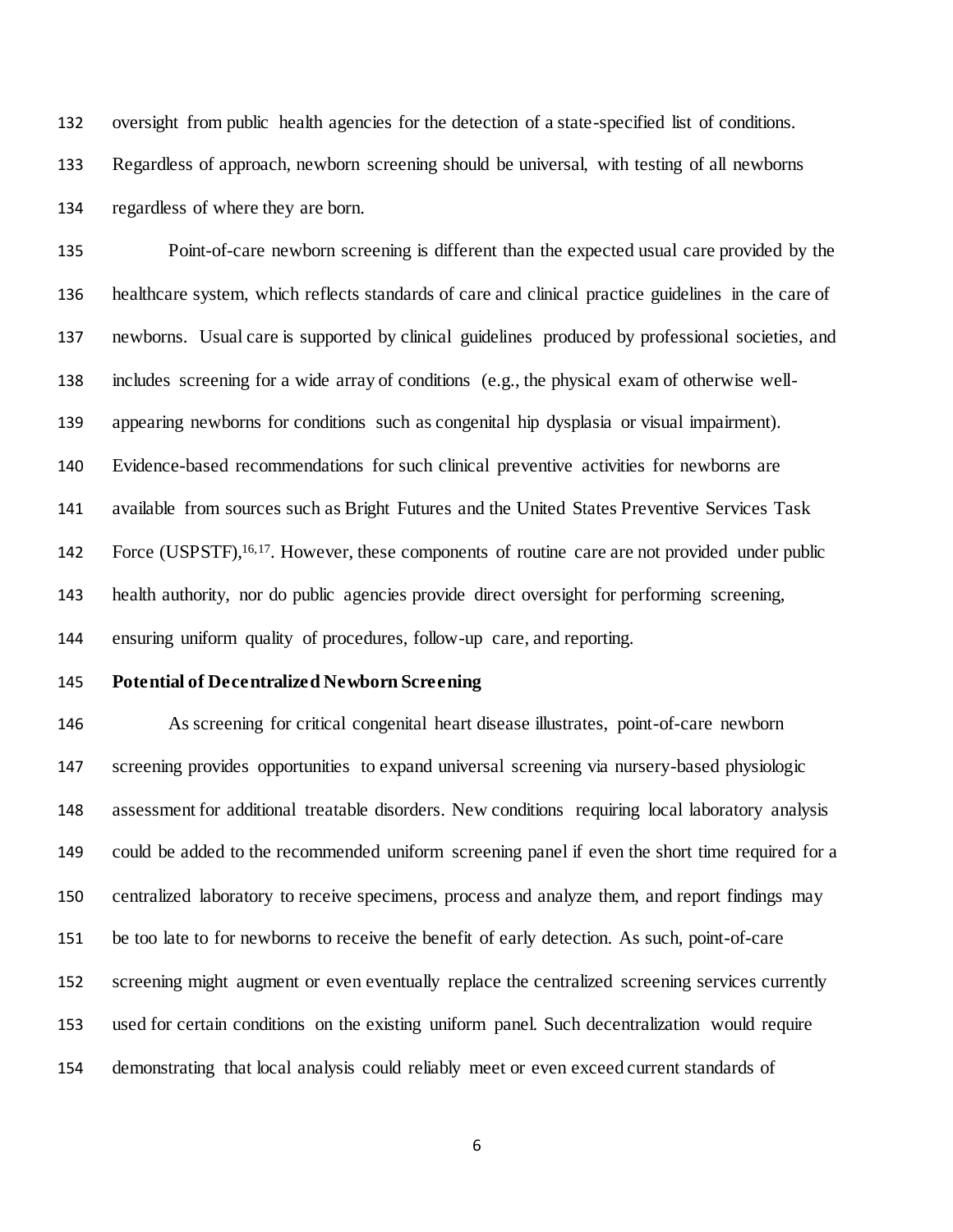centralized analysis. Regardless of the specific circumstances in favor of local screening, public health authority would need to assure that any shifts away from centralized analysis would universally translate into timely diagnosis and quality medical care.

# **Criteria for Point-of-Care Newborn Screening**

 Regardless of how newborn screening is implemented, there are fundamental criteria for all conditions included in newborn screening: the condition is medically serious; the screening test has reasonable positive and negative predictive value; confirmatory diagnostic testing is accurate and available after a positive screen; early or pre-symptomatic treatment leads to better outcomes than when diagnosis follows the clinical manifestation of the condition; the process of screening must be feasible; and the costs acceptable. Point-of-care newborn screening is applicable when urgent treatment of the condition is required earlier than the feasible turnaround time for a public health laboratory or when the screening is based on physiologic testing that requires the presence of the newborn at the time the results are generated. For such conditions, consideration for inclusion in the recommended universal screening panel should include an assessment of the feasibility of decentralized implementation, including not only the screening test but also the follow-up services. Before point-of-care newborn screening is recommended, it must be demonstrated that screening technology is readily available and can be standardized, the screening protocol can feasibly be administered in the often chaotic newborn nursery setting without significant loss of clinical validity and that appropriate follow-up care can be begun for those with a positive screen. However, the major consideration for point-of-care newborn screening is whether there are better outcomes if testing is performed under a public health mandate compared to usual clinical care.

**The Role of Public Health Agencies in Point-of-Care Newborn Screening**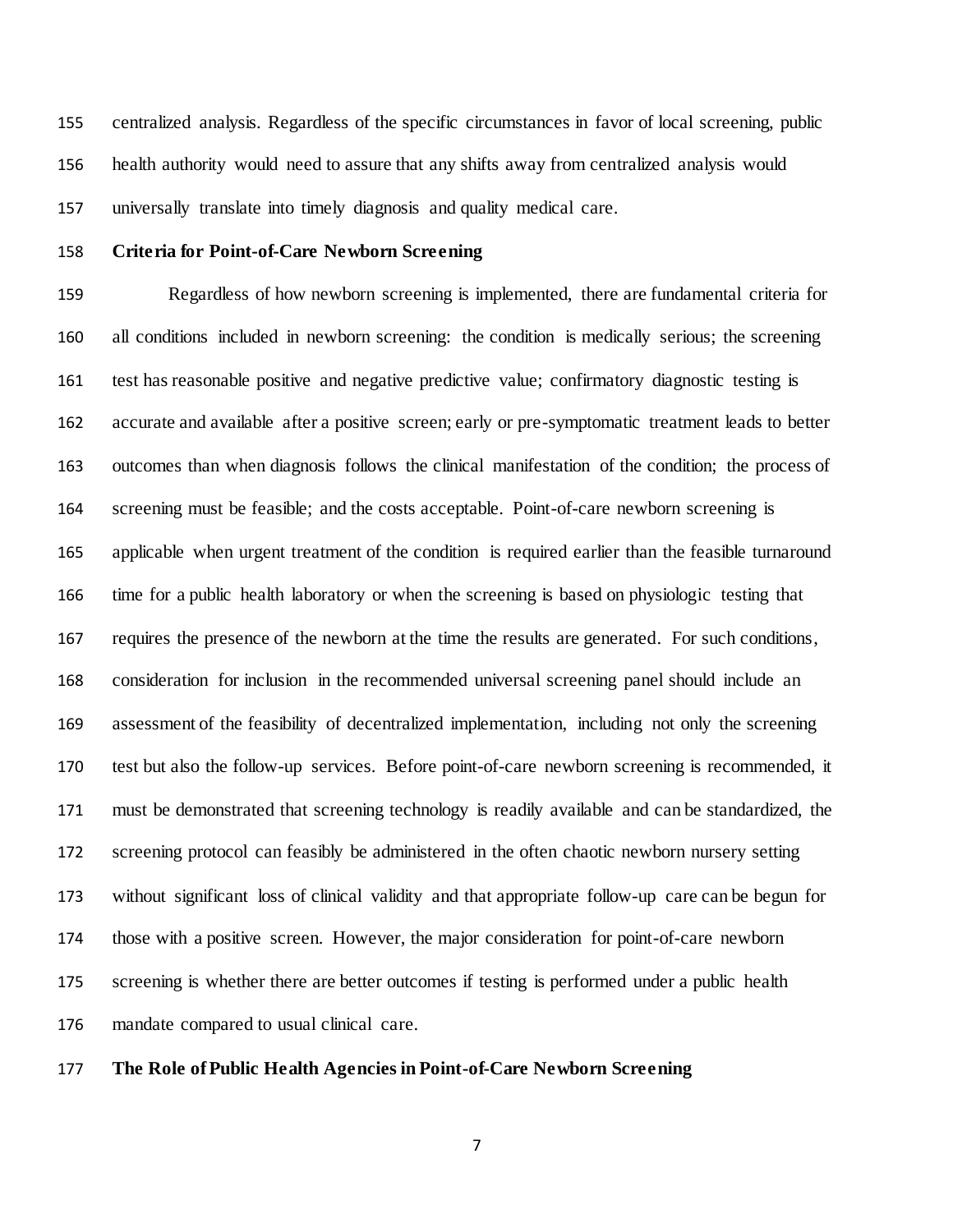The degree to which public health agencies are directly involved in point-of-care newborn screening will depend on the legislation and regulations authorizing the particular screening test. Use of state authority for point-of-care newborn screening engenders a state responsibility for monitoring its effectiveness and impact. Factors that can help determine the degree of public health involvement include: the risk of a missed affected case (e.g. home births); the complexity of the screening procedure; the degree to which the screening test is not already a component of standard clinical care; the challenge of providing confirmatory diagnostic follow-up after an abnormal screen; and variability between sites on quality measures related to screening and diagnosis, as well as health outcomes. Regardless of the level of involvement, at a minimum, public health departments have roles in: informing the public about a new screened condition; facilitating standardized implementation of screening; participating in quality assurance; developing systems for diagnostic confirmation and follow-up; and evaluating the degree to which the newborn screening is effective.

 For some screening procedures or conditions, public health may need to take a greater role in implementation and follow-up for point-of-care screening. For example, if screening for a condition requires special equipment or staff training, public health expertise may be needed for establishing standardized procedures and evaluation of the quality of the implementation.

 Another example is if availability of confirmatory diagnostic testing or treatment exists at only a limited number of sites, public health agencies could help facilitate transfer. For example, public health agencies might play a role in financing for these rare but potentially costly activities. For some conditions, public health roles may be limited to educating the public and providers and standardizing the implementation. Delineating the responsibility of public health agencies, birth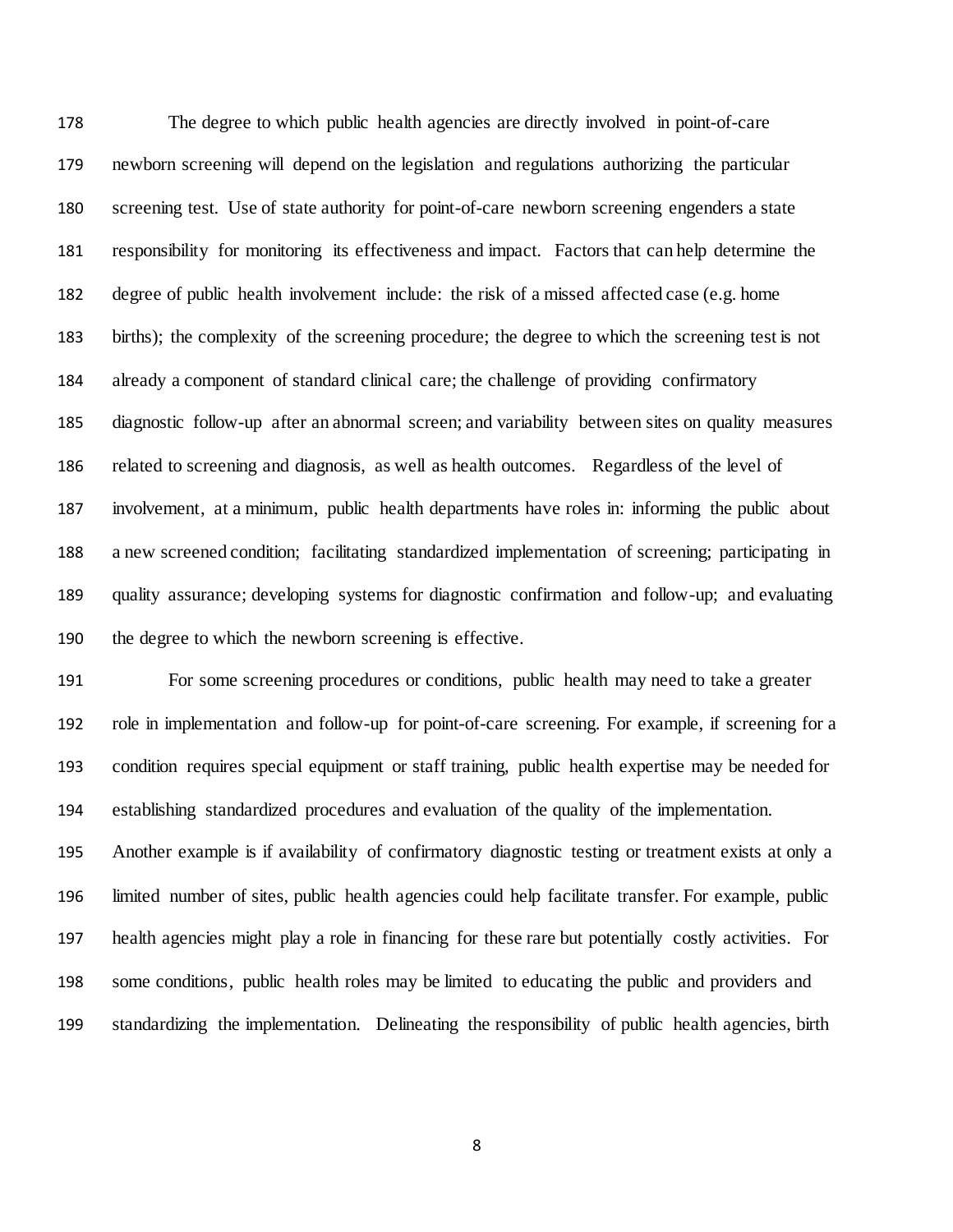hospitals, healthcare providers, and payers can be complex and should be considered prior to the adoption of point-of-care newborn screening.

### **Implementing Point-of-Care Newborn Screening**

 The key distinguishing features between point-of-care newborn screening compared to usual nursery-based clinical care are that point-of-care newborn screening is conducted under state authority in order to ensure that it is universally applied to all newborns and that there are coordinated systems for providing follow-up care after diagnosis. For point-of-care newborn screening, birth hospitals must be able to obtain the necessary screening equipment, employ and train screeners, ensure that nursery procedures will accommodate accurate screening, provide appropriate educational materials to parents and families, and engage in continuous quality assurance activities. Clearly delineated procedures to record screening results and report individual-level data must be in place to assure timely communication with families, health care providers, and state public health agencies. Birth hospitals must also be prepared to coordinate timely follow-up and confirmatory diagnostic services after an abnormal screen.

 Public health agencies must be able to monitor and evaluate the quality of the decentralized screening test results as part of evaluation of the screening program's effectiveness in improving health outcomes. In addition, public health agencies will play a central role in developing screening plans, including education and training for clinicians and families.

 As with any screening program, the costs associated with point-of-care newborn screening include the costs of both testing and follow-up. Important costs beyond administration of the screening test include those associated with purchase of screening equipment, start-up and continuous hospital staff training; the development of information systems to track short- and long-term follow-up; entering of results into these information systems; quality assurance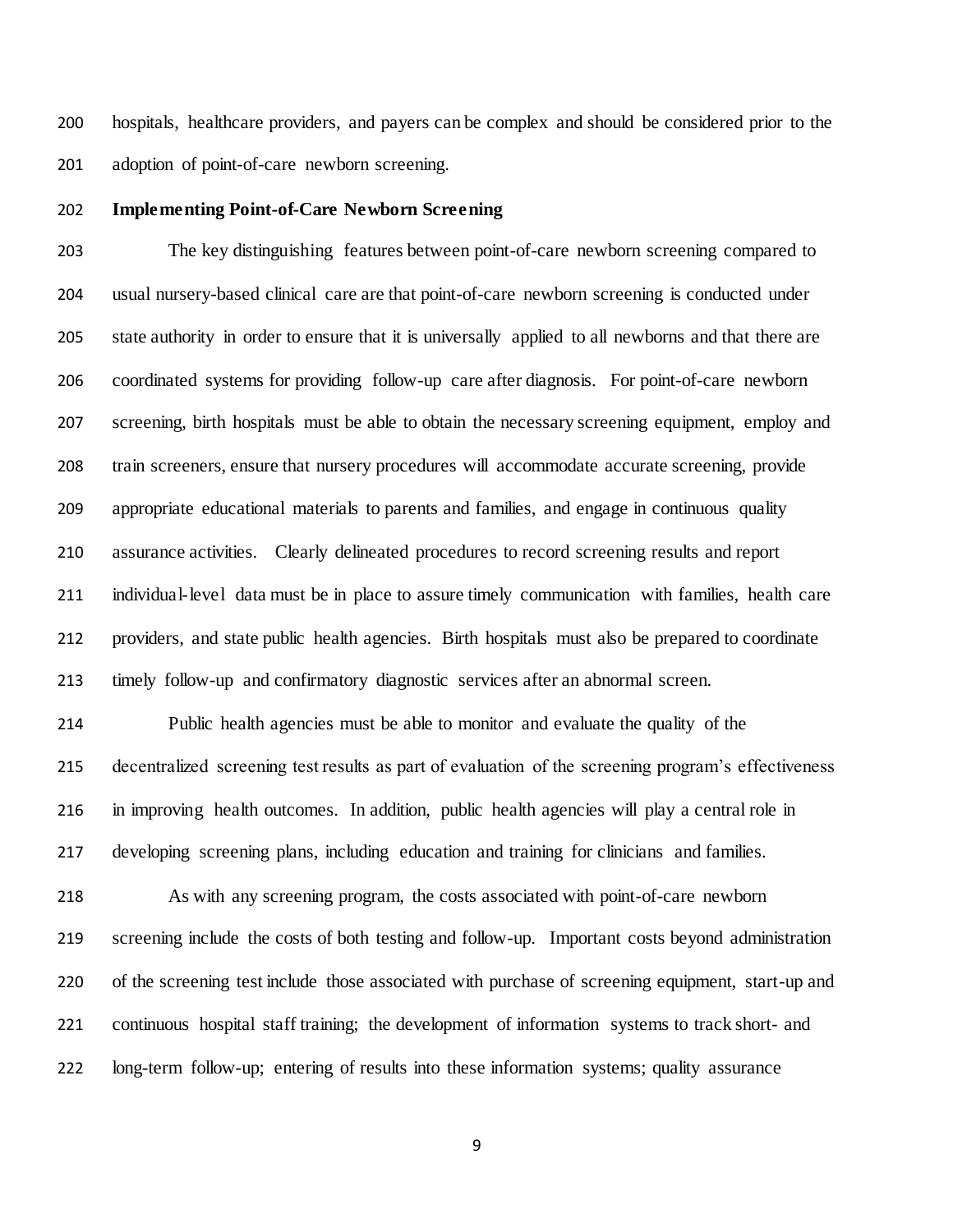monitoring; and program evaluation. The scientific evidence base for screening, diagnosis and treatment must provide a clear rationale for allocation of resources from clinical care and public health agencies to support point-of-care newborn screening programmatic activities.

 In contrast to usual clinical care, screening with public health oversight helps to assure universal access and uptake of testing; high-quality standardized screening; coordinated follow- up with effective linkage to diagnosis, intervention, and family support; and, surveillance. Expanding use of electronic medical records and health information exchanges may help with documentation of screening and tracking of population health; such strategies will facilitate public health monitoring and evaluation of the delivery of point-of-care newborn screening services, from test administration through short- and long-term follow-up. Although there are some existing data systems for tracking healthcare delivery (e.g., the national health care surveys administered by the Centers for Disease Control and Prevention), none are repeated with sufficient frequency or currently have enough detail to evaluate service delivery for point-of-care newborn screening.

## **Concerns About Implementing Point-of-Care Newborn Screening**

 The challenge of adopting critical congenital heart disease into the recommended screening panel illustrates the major issues that need to be addressed when considering any point-of-care newborn screening test:

- 241 The infrastructure needed for the screening, confirmatory diagnostic evaluation, and follow-up, education and training, and tracking and reporting;
- The development of practical screening approaches despite a wide variety of nursery settings;
- 245 The cost of the screening and its implementation;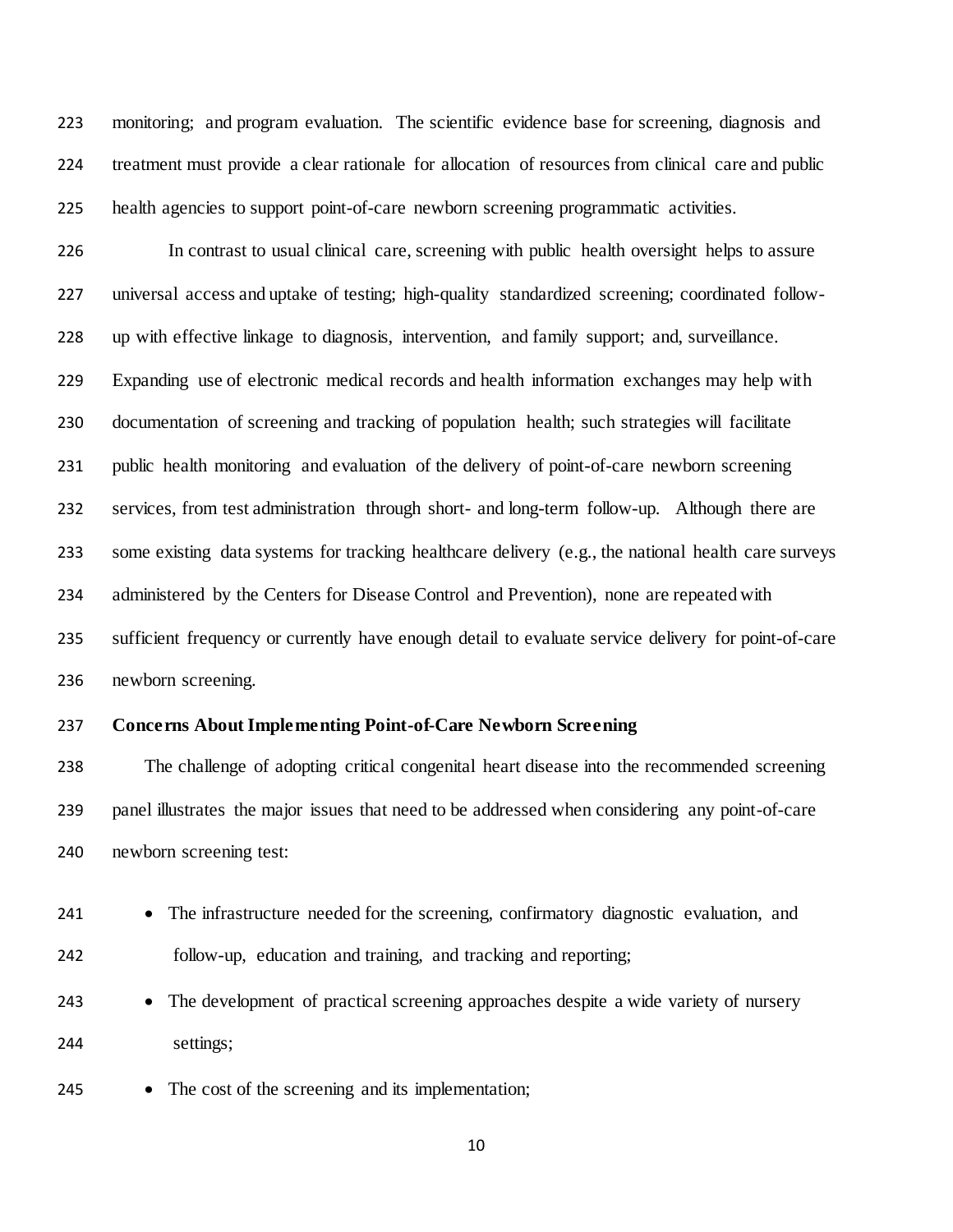<span id="page-10-2"></span><span id="page-10-1"></span><span id="page-10-0"></span>

| 246 | The feasibility of condition-specific statewide assurance of timely medical treatment             |  |  |
|-----|---------------------------------------------------------------------------------------------------|--|--|
| 247 | services;                                                                                         |  |  |
| 248 | The feasibility of condition-specific statewide surveillance;                                     |  |  |
| 249 | The roles and responsibilities of public health agencies;<br>$\bullet$                            |  |  |
| 250 | The roles and responsibilities of healthcare providers within birth centers, including well-      |  |  |
| 251 | baby nurseries and neonatal intensive care units;                                                 |  |  |
| 252 | The roles and responsibilities of those who deliver babies outside of birth centers;<br>$\bullet$ |  |  |
| 253 | The roles and responsibilities of primary and specialty care providers;                           |  |  |
| 254 | The integration of clinical services and tracking into the existing systems for traditional       |  |  |
| 255 | newborn screening; and                                                                            |  |  |
| 256 | The impact of point-of-care newborn screening on routine clinical care.                           |  |  |
| 257 | As with all newborn screening activities, there are many stakeholders, including families,        |  |  |
| 258 | primary care and specialty healthcare providers, hospitals, public health agencies, and payers.   |  |  |
| 259 | Collaboration and leadership across the participating clinical and public health entities will be |  |  |
| 260 | needed to effectively implement point-of-care newborn screening and minimize the potential        |  |  |
| 261 | harms, including false positives, missed cases, poorly coordinated follow-up and disparities in   |  |  |
| 262 | program quality.                                                                                  |  |  |
| 263 | <b>References</b>                                                                                 |  |  |
| 264 | MacCready R. Phenylketonuria screening program. N Engl J Med. 1963;269:52-56.<br>1.               |  |  |
| 265 | 2.<br>Therrell B, Lorey F, Frazier D, et al. Impact of expanded newborn screening --- United      |  |  |
| 266 | States, 2006. Morb Mort Wkly Rep. 2008;57:1012-1015.                                              |  |  |
| 267 | 3.<br>Watson MS, Mann MY, Lloyd-Puryear MA, Rinaldo P, Howell RR, American College                |  |  |
| 268 | of Medical Genetics Newborn Screening Expert Group. Newborn screening: toward a                   |  |  |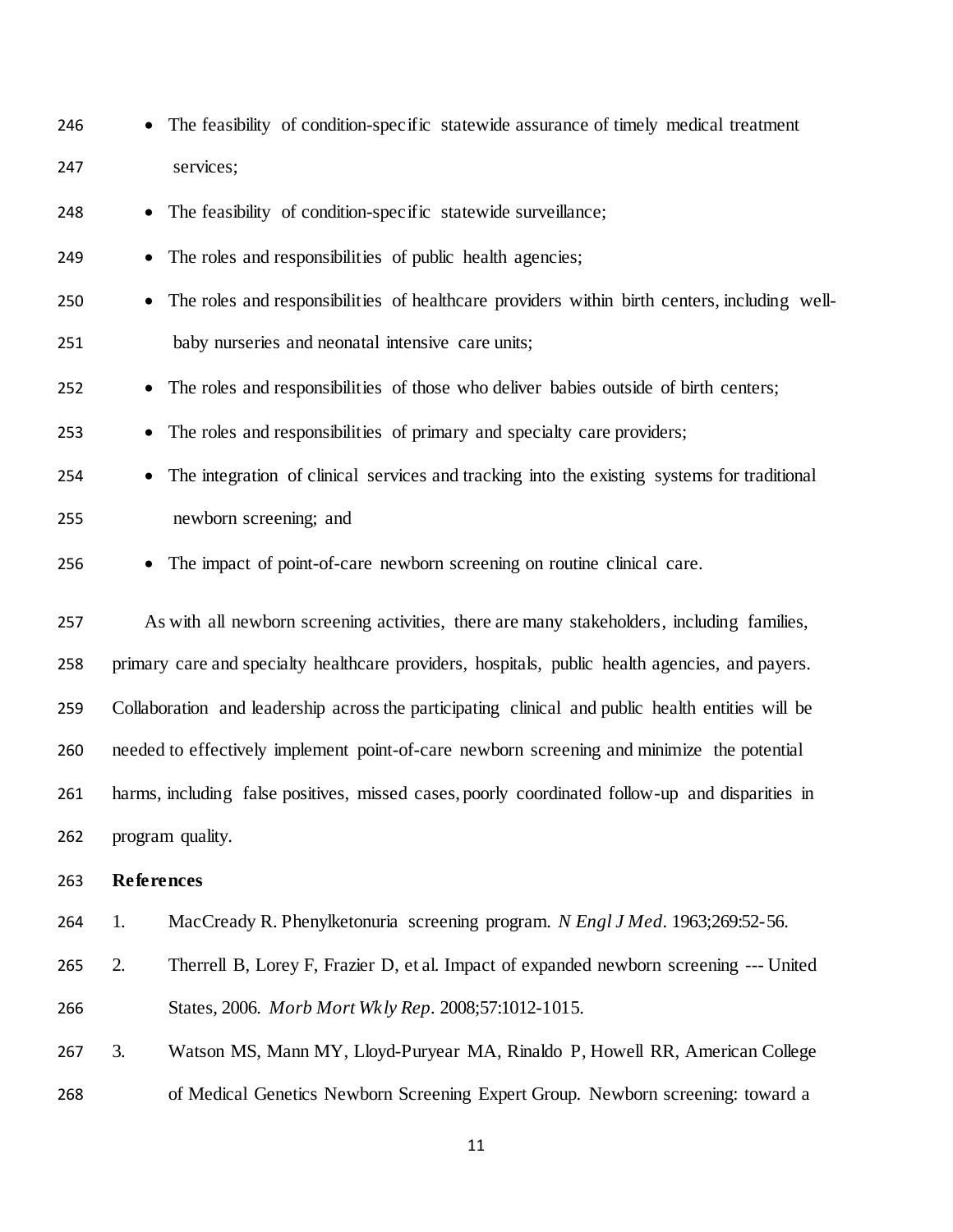- uniform screening panel and system -- executive summary. *Pediatrics.* 2006;117:S296- S307.
- <span id="page-11-0"></span> 4. Therrell BL, Hannon WH. National evaluation of US newborn screening system components. *Ment Retard Dev Disabil Res Rev.* 2006;12:236-245.
- <span id="page-11-1"></span> 5. Kemper AR, Boyle CA, Aceves J, et al. Long-term follow-up after diagnosis resulting from newborn screening: statement of the US Secretary of Health and Human Services' Advisory Committee on Heritable Diosrders and Genetic Diseases in Newborns and Children. *Genet Med.* 2008;10:259-261.
- <span id="page-11-2"></span> 6. Grigorescu V, Kleyn MJ, Korzeniewski SJ, Young WI, Whitten-Shurney W. Newborn screening follow-up within the lifespan context: Michigan's experience. *Am J Prev Med.*  2010;38:S522-S527.
- <span id="page-11-3"></span>7. Olney RS, Grosse SD, Vogt RF. Prevalence of congenital hypothyroidism -- current

trends and future directions: workshop summary. *Pediatrics.* 2010;125:S31-S36.

- <span id="page-11-4"></span> 8. White KR, Forseman I, Eichwald J, Munoz K. The evolution of early hearing detection and intervention programs in the United States. *Semin Perinatol.* 2010;34:170-179.
- <span id="page-11-5"></span>9. Mehl AL, Thomson V. The Colorado Newbon Hearing Screening Project, 1992-1999: on
- the threshold of effective population-based universal newborn hearing screening.
- *Pediatrics.* 2002;109:e7.
- <span id="page-11-6"></span>10. Joint Committee on Infant Hearing. Year 2007 position statement: principles and
- guidelines for early hearing detection and intervention programs. *Pediatrics.*
- 2007;120:898-921.
- <span id="page-11-7"></span> 11. Centers for Disease Control and Prevention. Hearing loss in children. Available at: <http://www.cdc.gov/ncbddd/hearingloss/index.html>*,* accessed December 18, 2011.